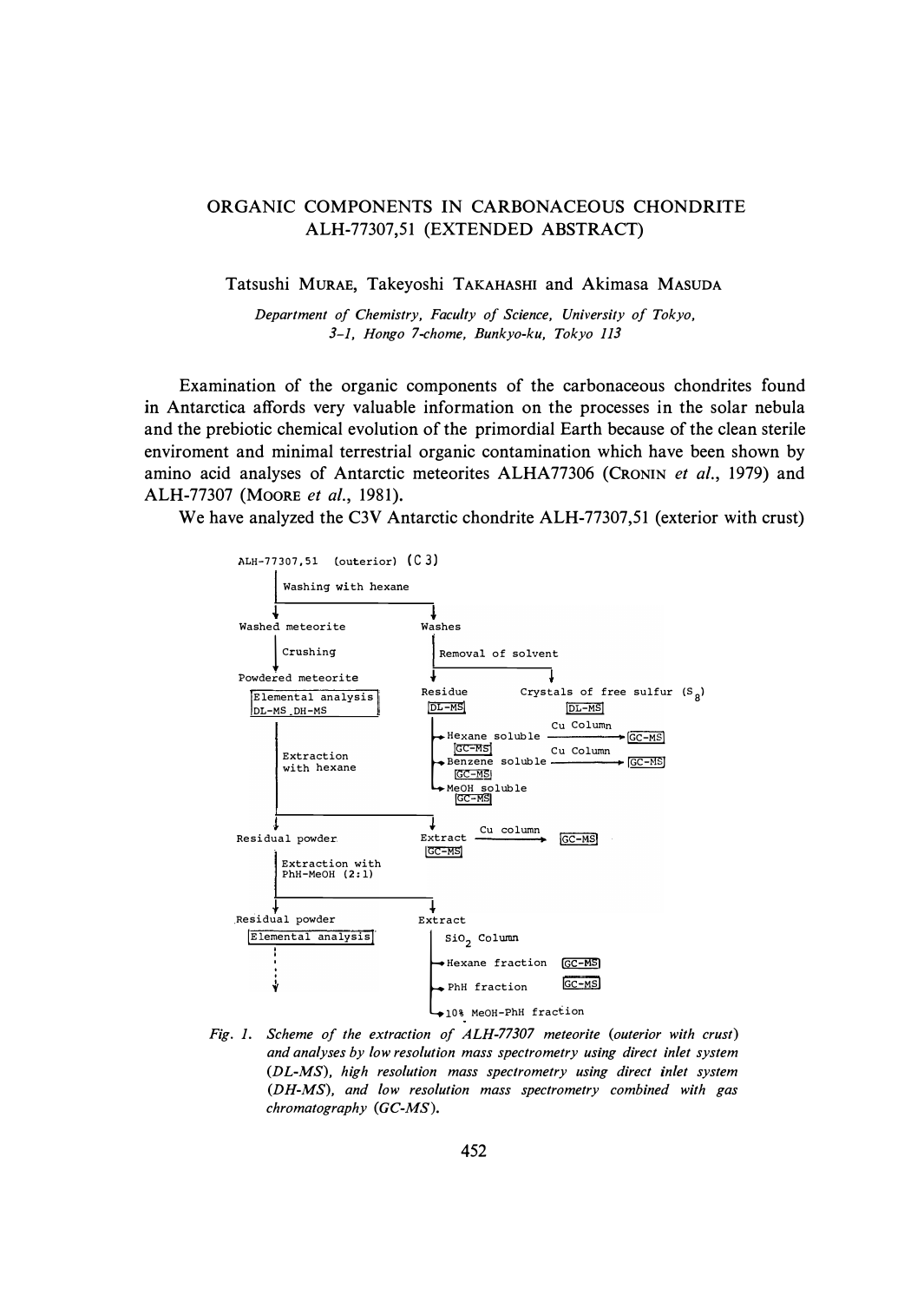for organic components which can be extracted with organic solvents. The solvent extractions have been carried out principally following the method described by **NOONER**  and 0R6 (1967). The uncrushed whole lump of the meteorite was washed with *n*hexane and crushed into powder, which was extracted with hexane and then benzenemethanol  $(2:1)$ . The benzene-methanol extract was chromatographed on a silica gel column to give hexane, benzene, and 10% methanol-benzene fractions. The organic components have been examined at each step as shown in Fig. 1.

On evaporation of the solvent, the hexane washes afforded crystalline elemental sulfur  $(S_8)$  which was identified by low resolution mass spectrometry using a direct inlet system. We could obtain only trace amount of elemental sulfur (detected by GC-MS) from the hexane washes of the similar amount of C3 carbonaceous chondrite Allende by the same procedure. Most of the examinations have been done by combination of gas chromatography and mass spectrometry (GC-MS). A packed column (OV-1, 2%, Im) was used for GC and the technique of mass chromatography was applied for resolution of the complex chromatograms and for removal of the background.



*Fig. 2. Mass chromatograms obtained on JEOL JMA 2000 mass data analysis system and JEOL JMS D-300 gas chromatograph-mass spectrometer with a 1 mX3 mm glass column packed with OV-1, 2% on uniport HP60/80. The column programed at* 5 ° */min from 60° to 220 °C. A: Mass chromatograms of n-hexane extract (sulfur free). RIC (reconstructed ion chromatogram) and*  mass chromatograms in relative intensity for n-alkanes (m/z 57, *71, 85), esters of phthalic acids (m/z 149), the back ground from the GC column (m/z 73, 207, 281), and other ions (m/z 97, 135, 161). B: The same mass chromatograms as A for the ions at m/z* 57, *71, and 85 in raw intensity.*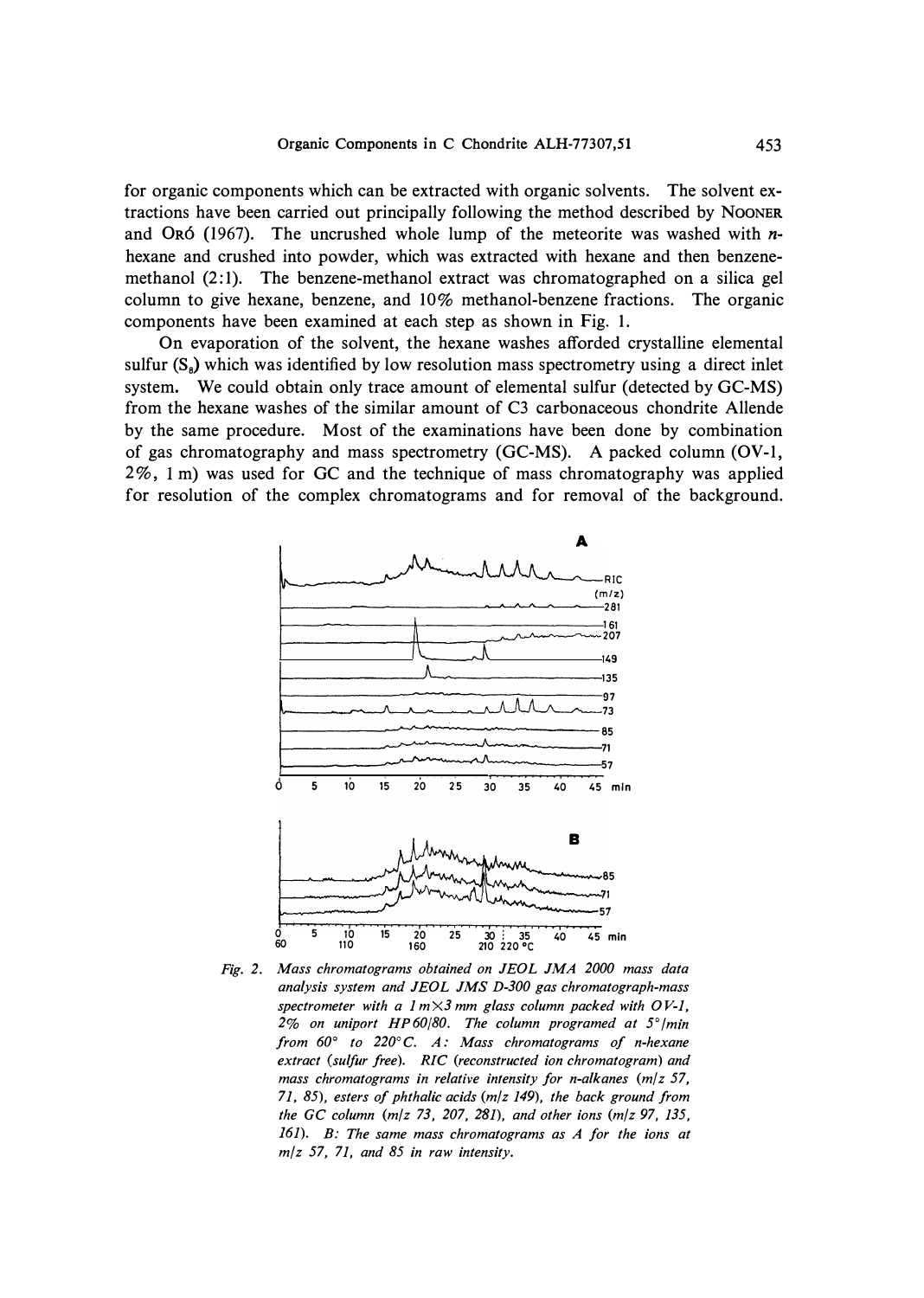In addition to the total ion monitor chromatogram, the mass chromatograms of the ions at *m/z* 57, 71, and 85 were examined for normal alkanes, the ions at *m/z* 57, 70, 99, and 114 for branched alkanes, the ions at *m/z* 91, 106, and 119 for alkyl benzene and the ions at *m/z* 74 and 87 for methyl esters of fatty acids. The mass chromatogram of the ion at *m/z* 149 was also examined in order to check the pollution by esters of phthalic acids. Figure 2 shows a part of mass chromatogram of the hexane extract from which elemental sulfur was removed by passing through a column of activated copper (BLUMER, 1957). The peaks in the chromatograms of the ions at *m/z* 73, 207, and 281 were attributable to the backgrounds from the liquid phase of the GC column. Figure IB shows the chromatograms of the ions at *m/z* 57, 71, and 85 in an enhanced manner and they suggest the presence of normal alkanes whose amounts are much smaller than those reported for other carbonaceous chondrites (STUDIER *et al.,* 1972; 0R6 *et al.,* 1971; GELPI and 0R6, 1970, and references cited therein). Figure 3 shows the mass chromatograms of the sulfur free hexane fraction obtained after the silica gel column chromatography of the benzene-methanol extract. No remarkable peak of n-alkane could be observed. The RIC chromatograms in Fig. 2 and Fig. 3 suggest the presence of complex mixture of organic compounds. The chromatograms of the ion at  $m/z$ 135 in Fig. 2 and of the ion at *m/z* 161 in Fig. 3 show the possibility of identification of



*Fig. 3. Mass chromatograms of the n-hexane fraction of the benzenemethanol extract. Conditions are the same as Fig. 1. A: RIC and mass chromatograms in relative intensity for n-alkanes (m/z 57, 71, 85) esters of phthalic acids (m/z 149), background from the GC column (m/z 73, 207, 281), and other ions (m/z 97, 135, 161). B: The same mass chromatograms as A for the ions at m/z 57, 71, 85, and 161 in raw intensity.*